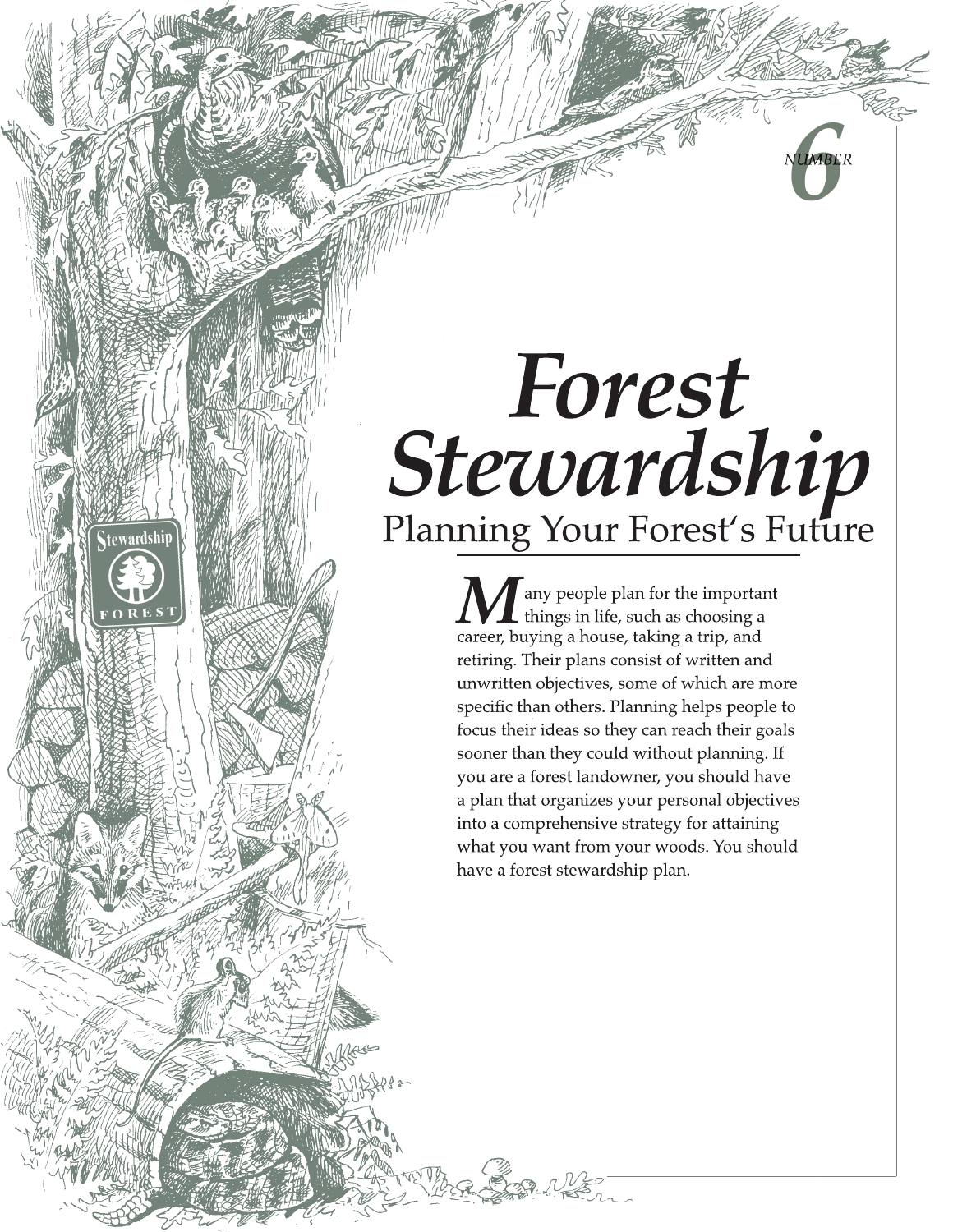#### *Why is it important to have a forest stewardship plan?*

Your forest can offer many benefits, including financial, environmental, aesthetic, and recreational resources. Do you know what mix of benefits is best for you? How do you achieve the best combination? A forest stewardship plan will help you answer these and other questions by identifying what you want now and in the future and by plotting a strategy for meeting those objectives.

Consider for a moment another kind of plan, one for a trip that you have always wanted to take. Suppose your dream destination is Alaska. Do you go by car, plane, boat, or a combination? Where do you stay? What activities are available and what is it all going to cost? You could investigate all of the possibilities yourself or have a professional travel agency plan your trip. Both approaches will get you to Alaska, but the results could be different. You could pick the cheapest way to get there, but this might be the most uncomfortable way to travel. You can spend your time reviewing travel brochures and motel guides to figure out what to see and where to stay. Depending on

your experience and luck, you might satisfy all your trip objectives. But you also might encounter unanticipated travel costs or overbooked accommodations. Attractions you wanted to visit might be too crowded or even closed.

If you let a travel agency do the work (write your plan), they will want to know why you are making the trip (overall goals), what you want to do along the way (immediate objectives), and what you would like to accomplish in the end (long-term objectives). The agent will develop several alternatives, all designed with your wishes in mind, and will outline a complete itinerary that you can follow. Based on the agent's experience and knowledge, the travel package will be focused on meeting your needs and will minimize the chance of unpleasant outcomes, making your trip more rewarding.

A travel package is simply a plan prepared by a competent professional who understands your objectives, knows the available resources, evaluates the alternatives, and recommends the best options for achieving your overall goals. Your forester (or another appropriate natural resources professional) is your forest travel agent, and your forest stewardship plan is your itinerary. Together they help you meet your objectives.



#### *What is forest stewardship?*

Forest stewardship is the wise care and use of forest resources to ensure their health and productivity for years to come. Forest stewardship entails looking after your woodlands responsibly and taking action in a manner that recognizes both your rights and the rights of others, as well as the potential impact of activities on various natural resources. Stewardship is an ethic that challenges people to look beyond their immediate personal needs and leave a living forest legacy for future generations. Decisions you make today will affect the environmental, aesthetic, and financial potential of your own and neighboring forestland.

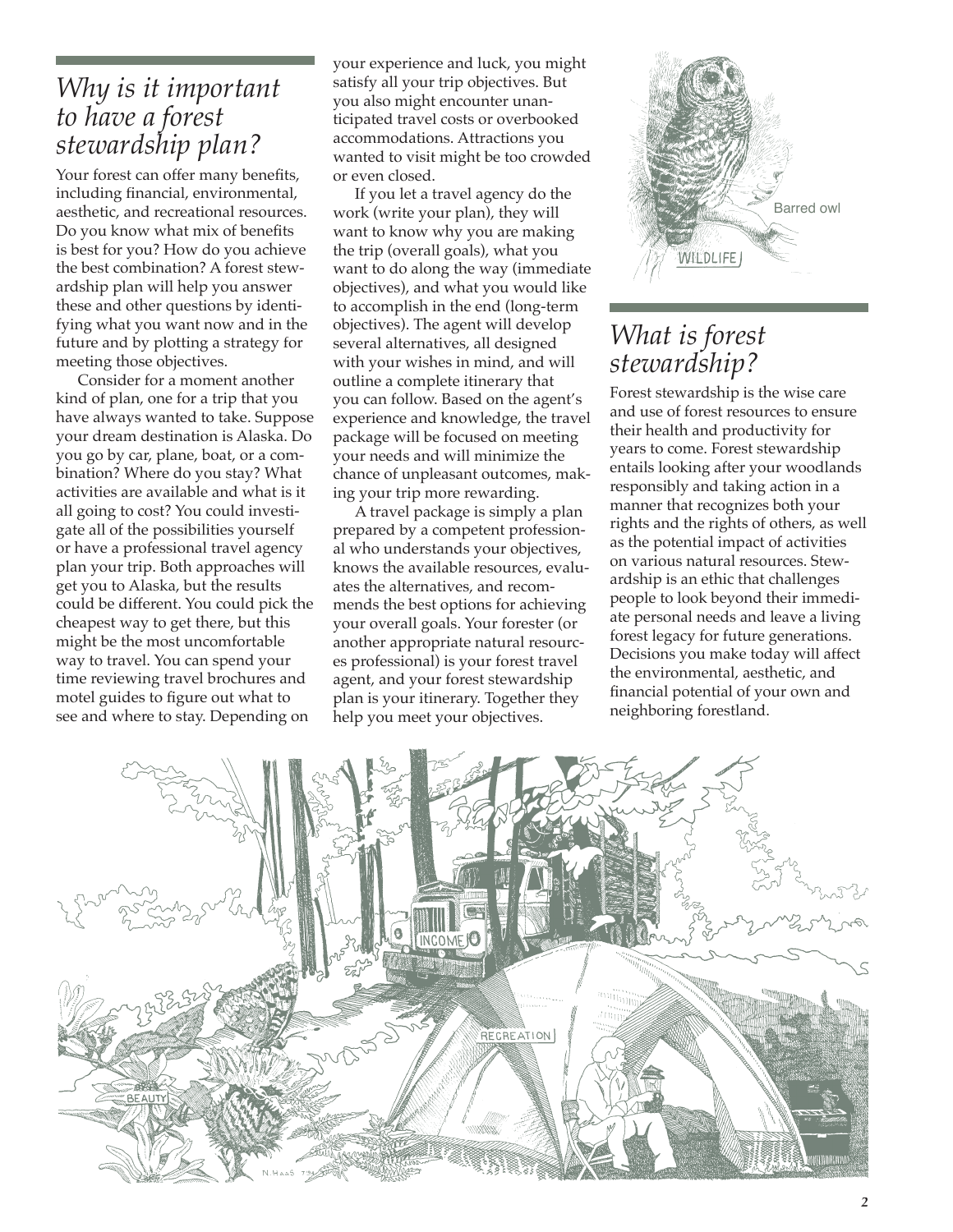#### *What is a forest stewardship plan?*

A forest stewardship plan is your road map to responsible forestry. It is a guide that tells you what your resources are, what condition they are in, and what can be done to help you achieve your goals. It considers your short- and long-term objectives; analyzes the capabilities, limitations, and unique features of your land; looks at how your land fits into the surrounding landscape; and evaluates a wide range of the environmental and financial benefits and consequences of various activities.

A forest stewardship plan differs from a traditional forest management plan, which you might already have. Traditional plans usually emphasize commercially important forest resources, especially timber. Although practicing sustainable commercial forestry is worthwhile, most landowners want more from their forests. In addition to timber and wood products, a forest stewardship plan should consider other resources and aspects of long-term forest care and use, such as soil and water quality, riparian and wetland values, wildlife and fish habitat, outdoor recreation and aesthetics, maintenance of biological diversity (the different varieties and variations of plants and animals), and threatened or endangered species. If you are interested in all of the benefits your forest has to offer, you will need a multidimensional plan.

A forest stewardship plan will describe your forest's present condition, list recommendations, and describe the desired forest condition, or how the forest should look in the future. The plan will consider the types and sizes of trees, wildlife habitat, transportation layout, recreational opportunities, and financial returns.



The written plan is straightforward and easy to follow, but the issues with which it deals are complex, considering the number of resources and potential conflicts involved, as well as the values you possess that direct your own goals. Although a natural resources professional will write the plan, the most important part of this process is you.

The five basic steps in developing a forest stewardship plan are:

- 1. Seek professional assistance.
- 2. Determine what you value about your land and your objectives and goals.
- 3. Inventory and evaluate resources.
- 4. Formulate a ten-year schedule of actions or deliberate inaction.
- 5. Review your plan.



#### *Seeking professional assistance*

The first step in developing a stewardship plan is to contact your local Bureau of Forestry service forester. He or she will assist you in gathering background information about your property and will explain all of the benefits and requirements of the Pennsylvania Forest Stewardship Program. Some of the benefits include receiving resource information, education, and technical assistance to care for your forest wisely; public recognition that you are a forest steward; and the opportunity to participate in available cost-sharing programs, including one that covers much of the cost of writing your forest stewardship plan. (For more information, see *Pennsylvania Forest Stewardship 1: Our Link to the Past—Our Legacy for the Future.*)

#### *Determining your objectives and goals*

After explaining the requirements of the stewardship program, the service forester or a trained forest stewardship volunteer will help you complete a questionnaire about past management of your land and your current interests, abilities, and commitment to managing your property. The questionnaire is designed to help you seriously consider why you own forestland and what your objectives are. Why do you own your forest? The list of possibilities is long and might include the following:

- The forest has been in the family for years and you want to continue the tradition.
- You like the beauty of the woods.
- You enjoy the feeling of peace you get from walking through the woods.
- You like watching or hunting animals in your woods.
- You are looking for income now or in the future (e.g., for retirement or college education).

Your long-term objectives should reflect your reasons for owning the land. Some objectives might conflict, while others are mutually achievable. You also will be asked what kinds of activities you will allow on your property. Are you willing to conduct a timber sale, or will you keep the trees and market other products, such as maple syrup? Will you allow public recreation on your land? Will hunting be allowed? What tradeoffs are you willing to make to reach certain goals? If you have never considered your forest values and goals before, answering the questionnaire will help you focus your thoughts. What do you want your forest to produce? What do you want your forest to look like? What would you like to leave behind? The service forester and natural resources professional(s) need to know these types of things to develop the best recommendations for the stewardship plan.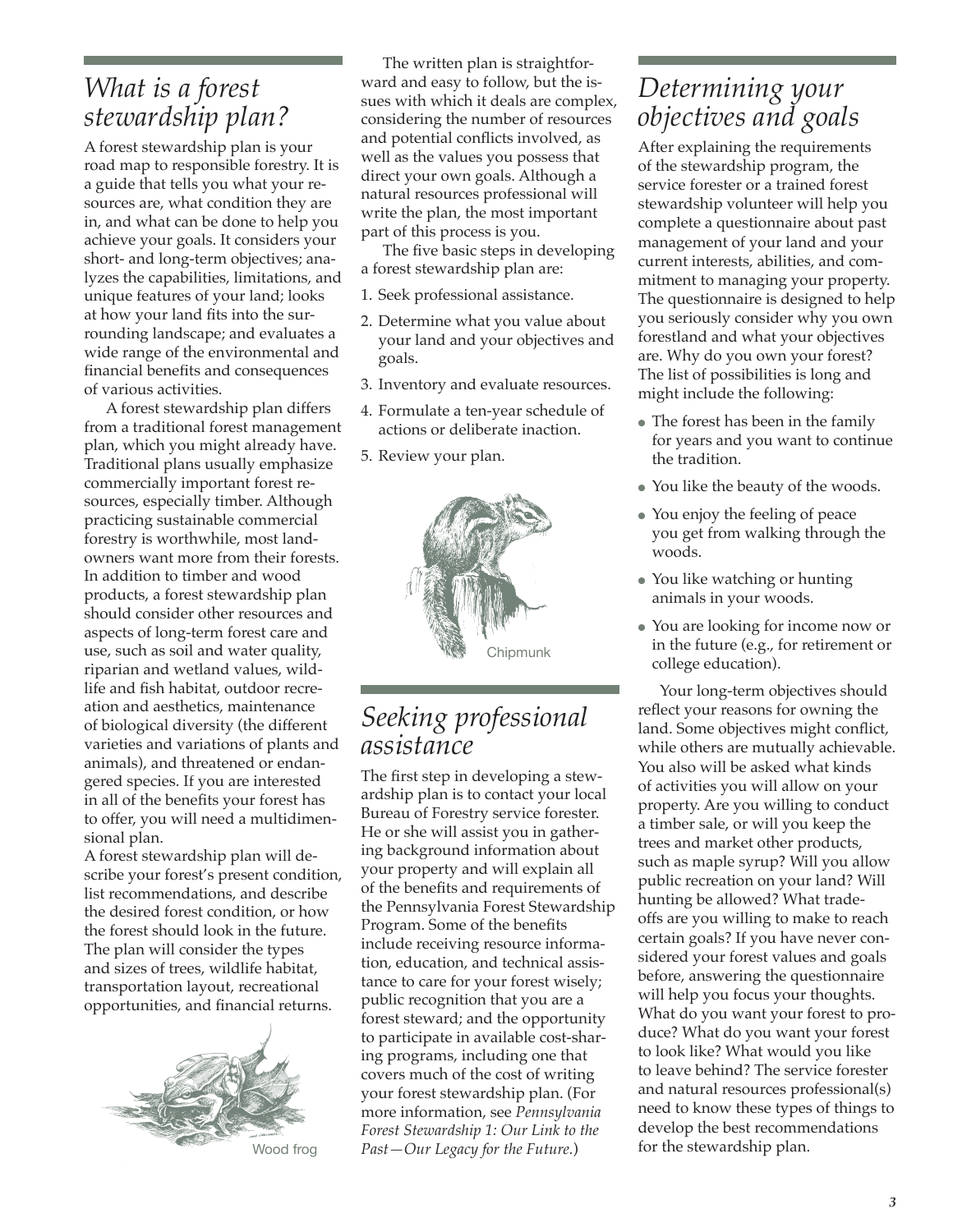After reviewing your values, goals, and objectives, the service forester will suggest the type of natural resources professional you should contact to write your plan. You are free to hire any natural resources professional you choose, including someone already working with you, but if you want to apply for costshare assistance to pay for the plan's development, you must hire someone from the Stewardship Resource Professional Registry. The service forester will provide a copy of the registry. You can hire more than one consultant from the registry.

If you are enrolled in the Tree Farm® or another forest management program, your forest management plan might be a suitable stewardship plan. The service forester will review your existing plan and determine whether it meets the criteria of the stewardship plan or if modifications are needed.

Once you have hired your natural resources professional(s), it is a good idea for everyone involved in writing your plan to visit any portion of the property that has special meaning for you, such as sites with massive trees or trees with unusual branching patterns, nesting/denning sites, a secluded cove, or existing desirable or undesirable views. Discuss what you want to accomplish, such as protecting the area, creating a view, or letting an open area grow over.

#### *Resource inventory and evaluation*

You need to supply the natural resources professional(s) you hire with a topographic map (U.S. Geological Survey map) or plat map with your land and its boundaries clearly marked. It also is quite helpful if you have aerial photographs of your property. The Farm Service Agency (FSA) office in your county often has aerial photos for you to view and order. Service foresters also have aerial photos for each county.

A stewardship unit is a term we selected to encourage landowners to consider their current needs and future opportunities as they work with their forests. It is similar to a forest stand that considers tree age, size, and species composition, but it may involve other values and may not be solely defined by a set of forest boundaries. A stewardship unit could involve wildlife species, scenic views, or personal values.

Using the maps and aerial photos provided, the natural resources professional(s) will delineate stewardship units that reflect vegetation types, land-use history, and unique features. The natural resources professional(s) will then systematically walk through each unit noting (inventorying) the type and condition of the resources.

#### *What exactly gets inventoried?*

Here are some examples of resources noted:

- Vegetation: types and sizes of trees, woody shrubs, herbaceous plants
- Landscape features: soils, amount of rocks, slope
- Wildlife: species present, what they eat, where they nest
- Water: streams, seeps, temporary ponds

Similar information will be collected in each stewardship unit, but by knowing what your objectives are, the natural resources professional(s) can evaluate the data in the context of your goals.

At this time, the service forester also will check the Pennsylvania Natural Diversity Inventory (PNDI) to see whether any threatened or endangered species are recorded for your property. If a species of concern could be present on your property, a field check might be required and management recommendations will be provided. These will be incorporated into the stewardship plan. The presence of a species of concern probably will not preclude any available activities, but it will require some consideration to ensure that

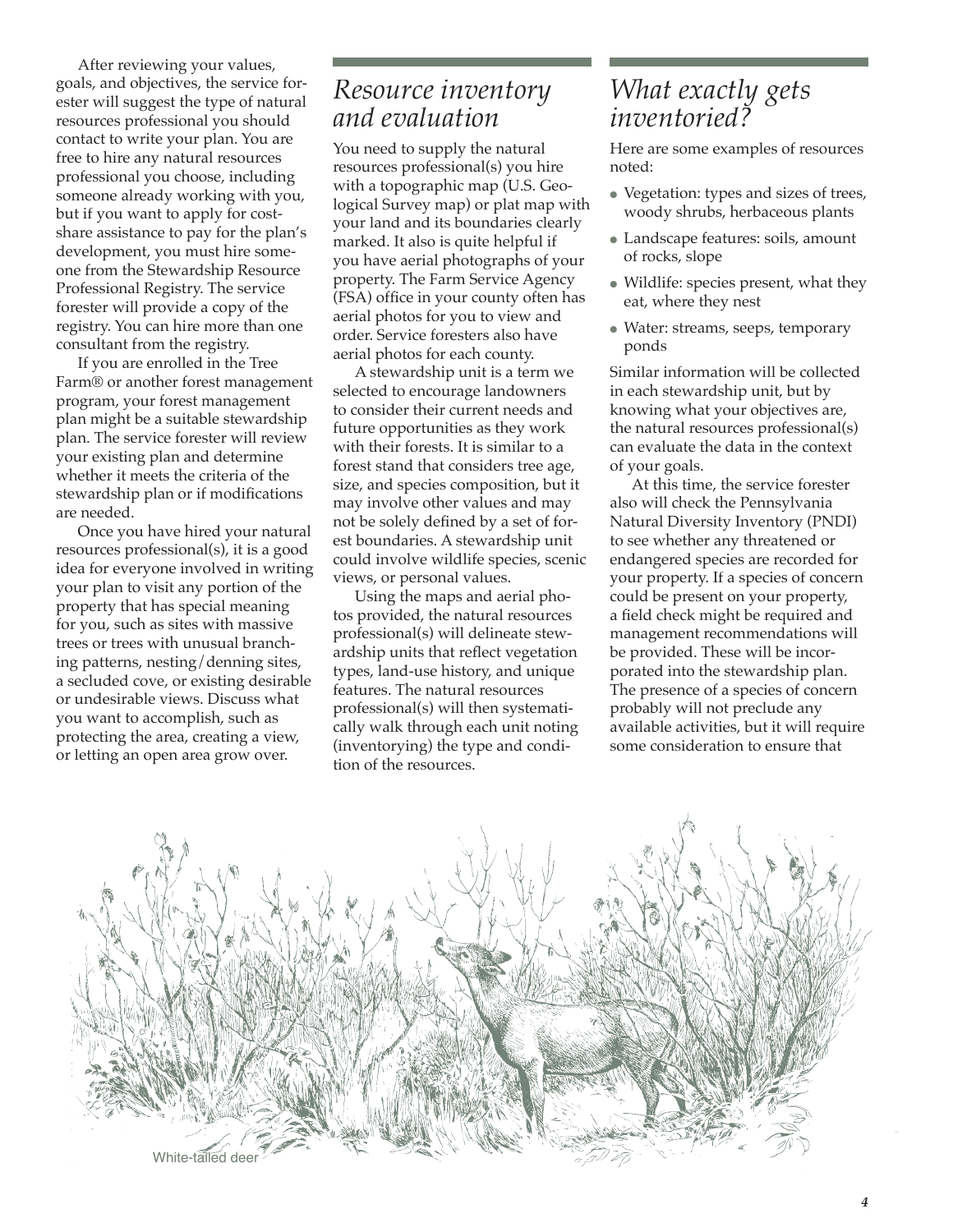the species is protected for you and others to enjoy.

The resource information is evaluated and forms the basis of the recommendations. These are the best steps the natural resources professional(s) can suggest to meet your goals with your available resources.

#### *Formulating a ten-year schedule*

Because you probably will not be able to achieve all your goals right away, you need a step-by-step schedule, starting with a ten-year outlook. This is an action-oriented schedule of projects to meet your goals. The projects will depend on your goals and your resources. They might include restoring an eroded streambank to improve water quality and fish habitat; leaving an old pasture to grow up and provide habitat for songbirds; or harvesting timber to increase the health and vigor of your forest, generate cash, and improve habitat for certain wildlife species.

Each project will weigh the environmental consequences. As with every choice, there are positive and negative impacts. If you take a trip to Alaska, you might not have the resources to go to Florida that year. If you choose to harvest only small trees on your property to maintain a component of big trees for aesthetic reasons, you probably will not have those wildlife species on your property that live in brushy areas (a negative consequence if you want a variety of wildlife). The effect of each project on the surrounding landscape also will be considered. The natural resources professional(s) should note or explain the pros and cons of each recommendation to you.

You will have to agree with the recommendations. If you do not like them, say so. This is your land, and your goals and values determine what will happen. Give specific

reasons why you do not think a particular suggestion will work or meet your objectives. Tell the resource professional(s) your concerns because the plan can be modified to benefit both you and the forest. After all, this is your plan and you are paying to have it done to your satisfaction. However, no recommendations will violate sound resource management practices or stewardship principles. Detailed prescriptions and project outlines can be developed for each project when you are ready to work on it.

Once you have agreed to the plan and both you and the natural resources professional(s) have signed it, the natural resources professional(s) will send the plan to the service forester to review and determine whether it follows stewardship guidelines. Since the plan contains recommendations and activities that you intend to carry out, it should not collect dust after it is approved.

#### TEN-YEAR ACTIVITY SCHEDULE

The following example is a shortened version of an activity schedule based on a landowner's objectives to improve wildlife habitat, provide occasional income, and improve access.

| <b>YEAR</b> | <b>MANAGEMENT</b><br><b>UNIT</b> | <b>ACTIVITY</b>                                                                                               | WORK DONE BY<br>LANDOWNER |
|-------------|----------------------------------|---------------------------------------------------------------------------------------------------------------|---------------------------|
|             |                                  |                                                                                                               |                           |
| 2000        | All                              | Design and lay out recreation trails, roads, and stream crossings.                                            |                           |
|             | 3                                | Stabilize eroding shorelines of stream and revegetate banks.                                                  |                           |
| 2001        | 1                                | Pre-commercially thin selected crop trees based on timber quality<br>and mast production.                     | yes                       |
|             | 5                                | Create vista near cabin; plant opening with conservation wildlife<br>mixture.                                 |                           |
| 2002        | 4                                | Girdle 5 trees per acre to create snags (dead trees) for wildlife.                                            | yes                       |
|             | 5                                | Erect bluebird houses in vista and bat houses near cabin.                                                     | yes                       |
| 2003        | 3                                | Commercially thin, leaving buffer strip along stream; create<br>brush piles for wildlife from cut tree tops.  |                           |
|             | 3                                | Smooth timber access road for use as hiking/snowmobiling trail;<br>revegetate with shade-tolerant grass seed. |                           |
| 2004        | 2                                | Kill all grapevines and barberry plants in anticipation of<br>regeneration harvest in 2004.                   | yes                       |
|             |                                  |                                                                                                               |                           |
|             |                                  |                                                                                                               |                           |
| 2009        | $\overline{c}$                   | Regenerate unit using shelterwood method.                                                                     |                           |